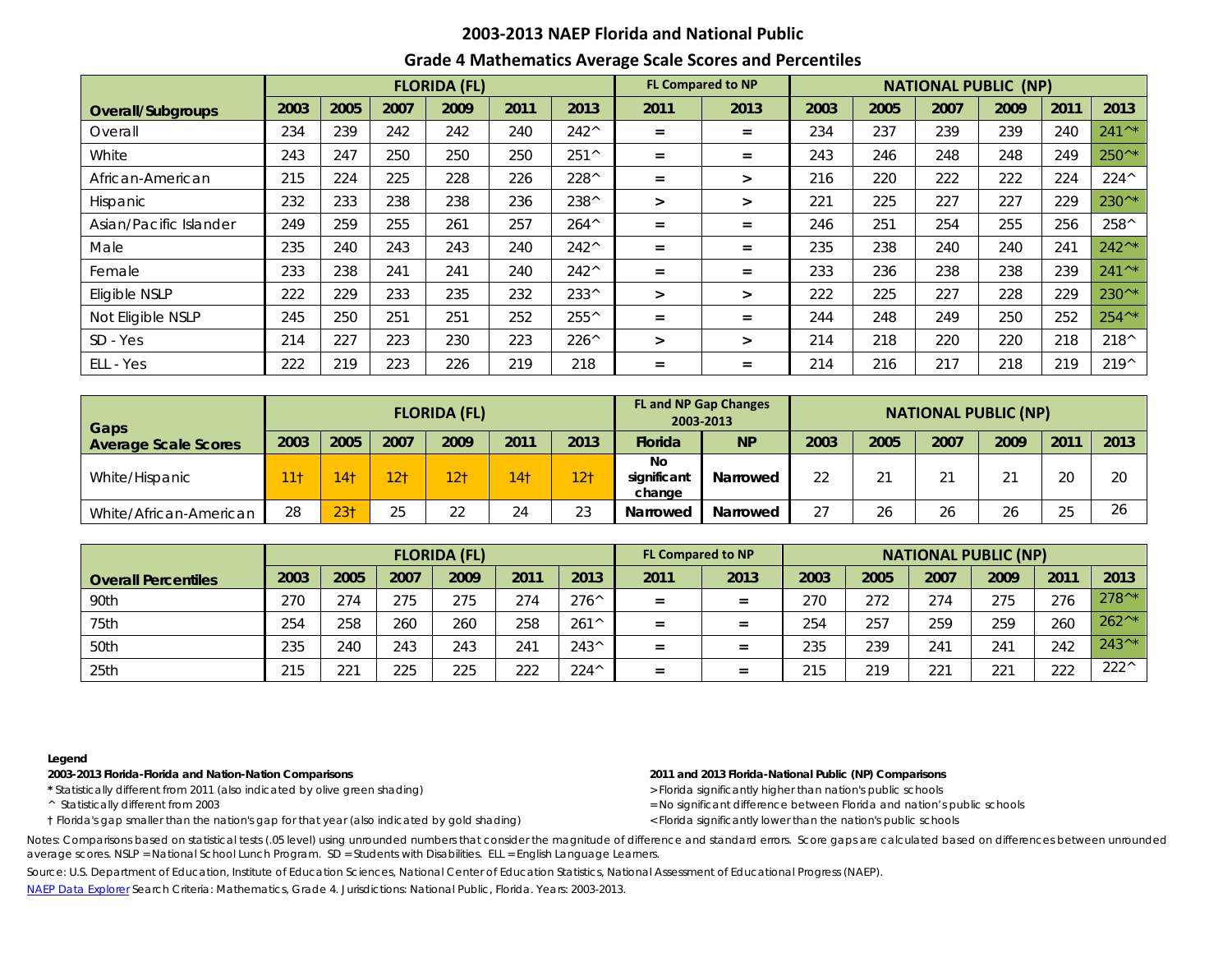# **2003-2013 NAEP Florida and National Public Grade 4 Mathematics Percent at or above** *Basic*

|                        |      |      |      | <b>FLORIDA (FL)</b> |      |                 |        | <b>FL Compared to NP</b> | <b>NATIONAL PUBLIC (NP)</b> |      |      |      |      |                 |  |
|------------------------|------|------|------|---------------------|------|-----------------|--------|--------------------------|-----------------------------|------|------|------|------|-----------------|--|
| Overall/Subgroups      | 2003 | 2005 | 2007 | 2009                | 2011 | 2013            | 2011   | 2013                     | 2003                        | 2005 | 2007 | 2009 | 2011 | 2013            |  |
| Overall                | 76%  | 82%  | 86%  | 86%                 | 84%  | 84%^            | $=$    | $\geq$                   | 76%                         | 79%  | 81%  | 81%  | 82%  | 82%^            |  |
| White                  | 87%  | 91%  | 94%  | 93%                 | 92%  | $92\%^{\wedge}$ | $=$    | $\equiv$                 | 87%                         | 89%  | 91%  | 90%  | 91%  | $91\%$          |  |
| African-American       | 52%  | 67%  | 71%  | 73%                 | 70%  | 72%^            | $=$    | $\geq$                   | 54%                         | 60%  | 63%  | 63%  | 66%  | 66%^            |  |
| Hispanic               | 74%  | 78%  | 83%  | 84%                 | 81%  | 82%^            | $\geq$ | $\geq$                   | 62%                         | 67%  | 69%  | 70%  | 72%  | 73%^            |  |
| Asian/Pacific Islander | 90%  | 96%  | 93%  | 93%                 | 96%  | 97%             | $=$    | $\geq$                   | 87%                         | 89%  | 91%  | 91%  | 91%  | $91\%^{\wedge}$ |  |
| Male                   | 76%  | 83%  | 87%  | 86%                 | 83%  | 84%^            | $=$    | $\equiv$                 | 77%                         | 80%  | 82%  | 81%  | 82%  | 82%^            |  |
| Female                 | 75%  | 81%  | 86%  | 86%                 | 84%  | 84%^            | $=$    | $=$                      | 75%                         | 79%  | 81%  | 81%  | 82%  | 82%^            |  |
| Eligible NSLP          | 63%  | 74%  | 79%  | 80%                 | 78%  | 78%^            | $\geq$ | $\geq$                   | 62%                         | 67%  | 70%  | 71%  | 73%  | 73%^            |  |
| Not Eligible NSLP      | 88%  | 91%  | 93%  | 93%                 | 93%  | 95%^            | $=$    | $\geq$                   | 88%                         | 90%  | 91%  | 91%  | 92%  | 93%^*           |  |
| SD - Yes               | 50%  | 67%  | 63%  | 72%                 | 64%  | $67\%^{\circ}$  | $\geq$ | $\geq$                   | 50%                         | 56%  | 60%  | 59%  | 55%  | 55%^            |  |
| ELL - Yes              | 62%  | 57%  | 64%  | 69%                 | 58%  | 60%             | $=$    | $=$                      | 49%                         | 54%  | 56%  | 57%  | 58%  | 59%^            |  |

| <b>Gaps-Percent</b>    |                 |                 |      | <b>FLORIDA (FL)</b> |      |             |                             | <b>FL and NP Gap Changes</b><br>2003-2013 | <b>NATIONAL PUBLIC (NP)</b> |      |      |      |                  |      |  |
|------------------------|-----------------|-----------------|------|---------------------|------|-------------|-----------------------------|-------------------------------------------|-----------------------------|------|------|------|------------------|------|--|
| at or above Basic      | 2003            | 2005            | 2007 | 2009                | 2011 | 2013        | <b>Florida</b>              | <b>NP</b>                                 | 2003                        | 2005 | 2007 | 2009 | 201              | 2013 |  |
| White/Hispanic         | $13%$ $\dagger$ | $13%$ $\dagger$ | 11%  | 9%†                 | 1%1  | <b>10%t</b> | Νo<br>significant<br>change | Narrowed                                  | 25%                         | 22%  | 22%  | 20%  | 19%              | 18%  |  |
| White/African-American | 35%             | 24%t            | 23%  | 20%1                | 22%  | 20%         | Narrowed                    | Narrowed                                  | 33%                         | 29%  | 28%  | 27%  | 250 <sub>6</sub> | 25%  |  |

At or above *Basic*: Partial mastery of prerequisite knowledge and skills needed for proficient work.

### **Legend**

**2003-2013 Florida-Florida and Nation-Nation Comparisons 2011 and 2013 Florida-National Public (NP) Comparisons**

\* Statistically different from 2011 (also indicated by olive green shading) *> Florida significantly higher than nation's public schools* 

† Florida's gap smaller than the nation's gap for that year (also indicated by gold shading) < Florida significantly lower than the nation's public schools

- ^ Statistically different from 2003 = No significant difference between Florida and nation's public schools
	-

Notes: Comparisons based on statistical tests (.05 level) using unrounded numbers that consider the magnitude of difference and standard errors. Score gaps are calculated based on differences between unrounded average scores. NSLP = National School Lunch Program. SD = Students with Disabilities. ELL = English Language Learners.

Source: U.S. Department of Education, Institute of Education Sciences, National Center of Education Statistics, National Assessment of Educational Progress (NAEP).

[NAEP Data Explorer](http://nces.ed.gov/nationsreportcard/naepdata/) Search Criteria: Mathematics, Grade 4. Jurisdictions: National Public, Florida. Years: 2003-2013.